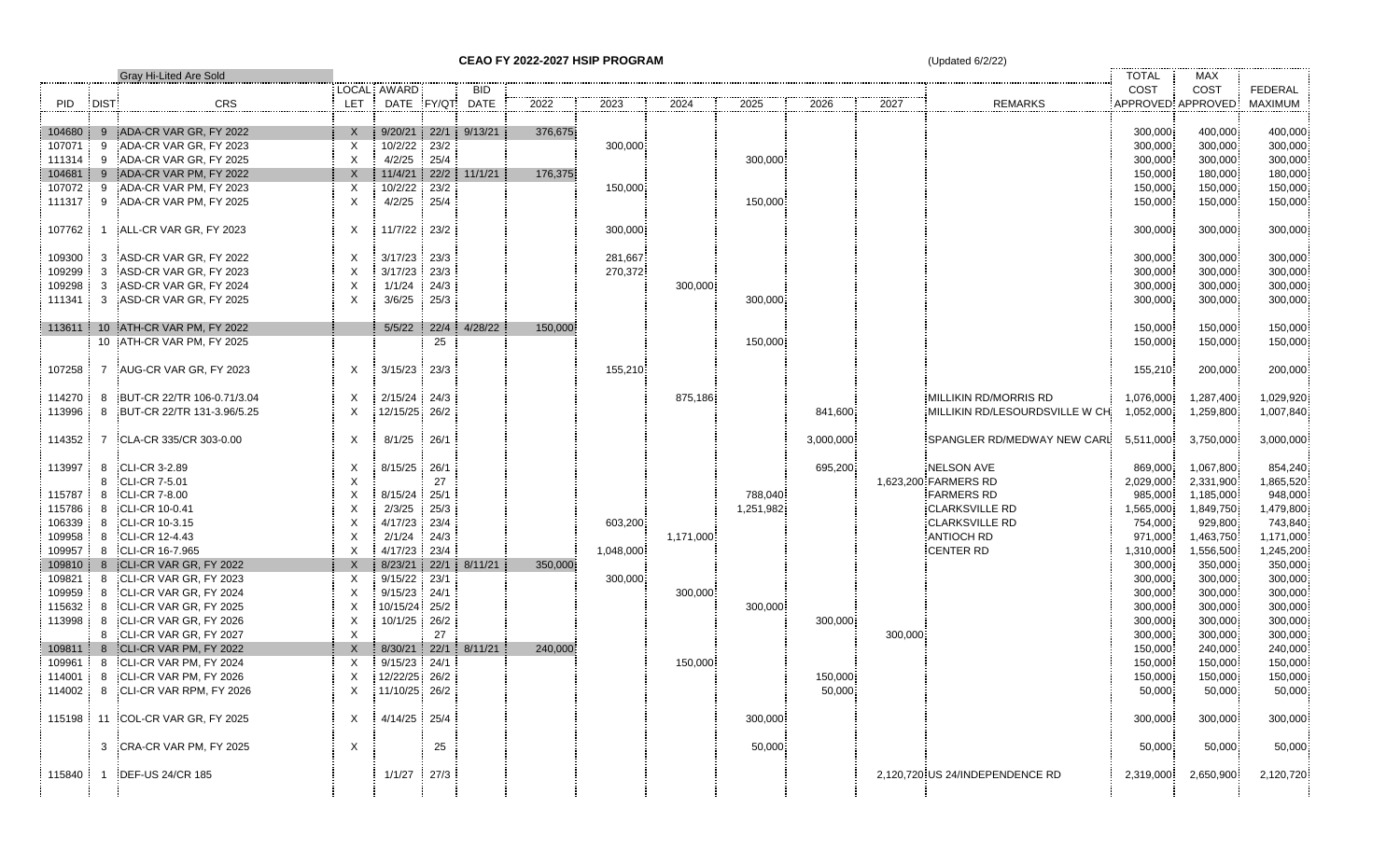|            |                 | <b>Gray Hi-Lited Are Sold</b>    |                           |                |       |              |         |         |      |           |           |         |                                        |           | MAX               |                |
|------------|-----------------|----------------------------------|---------------------------|----------------|-------|--------------|---------|---------|------|-----------|-----------|---------|----------------------------------------|-----------|-------------------|----------------|
|            |                 |                                  |                           | LOCAL AWARD:   |       | <b>BID</b>   |         |         |      |           |           |         |                                        | COST      | COST              | <b>FEDERAL</b> |
| <b>PID</b> | DIST:           | <b>CRS</b>                       | LET                       | DATE           | FY/QT | DATE         | 2022    | 2023    | 2024 | 2025      | 2026      | 2027    | <b>REMARKS</b>                         |           | APPROVED APPROVED | MAXIMUM        |
| 113402     |                 | 6 DEL-CR VAR GR, FY 2022         | $\times$                  | 4/28/22        |       | 22/4 4/12/22 | 250,000 |         |      |           |           |         |                                        | 200,000   | 250,000           | 250,000        |
| 113511     | 6               | DEL-CR VAR GR, FY 2025           | $\times$                  | 1/1/25         | 25/3  |              |         |         |      | 200,000   |           |         |                                        | 200,000   | 200,000           | 200,000        |
|            |                 |                                  |                           |                |       |              |         |         |      |           |           |         |                                        |           |                   |                |
| 114298     |                 | 3 ERI-CR VAR PM, FY 2025         | $\times$                  | 3/1/25         | 25/3  |              |         |         |      | 150,000   |           |         |                                        | 150,000   | 150,000           | 150,000        |
|            |                 |                                  |                           |                |       |              |         |         |      |           |           |         |                                        |           |                   |                |
| 105922     | $5\overline{)}$ | FAI-CR VAR GR, FY 2022           | $\times$                  | 9/21/21        |       | 22/1 8/23/21 | 200,000 |         |      |           |           |         |                                        | 200,000   | 200,000           | 200,000        |
|            |                 |                                  |                           |                |       |              |         |         |      |           |           |         |                                        |           |                   |                |
| 113411     | 6               | FAY-CR VAR GR, FY 2022           | X                         | 7/19/21        | 22/1  | 7/12/21      | 289,339 |         |      |           |           |         |                                        | 300,000   | 300,000           | 300,000        |
| 113404     | 6               | FAY-CR VAR RPM, FY 2022          | $\times$                  | 3/14/22        | 22/3  | 3/4/22       | 75,000  |         |      |           |           |         |                                        | 75,000    | 75,000            | 75,000         |
|            |                 |                                  |                           |                |       |              |         |         |      |           |           |         |                                        |           |                   |                |
| 112405     |                 | 2 FUL-CR VAR GR, FY 2025         | $\times$                  | 7/15/24 25/1   |       |              |         |         |      | 300,000   |           |         |                                        | 300,000   | 300,000           | 300,000        |
|            |                 |                                  |                           |                |       |              |         |         |      |           |           |         |                                        |           |                   |                |
| 107227     |                 | 10 GAL-CR VAR GR, FY 2022        | $\times$                  | 7/29/21        | 22/1  | 7/2/21       | 300,000 |         |      |           |           |         |                                        | 300,000   | 300,000           | 300,000        |
| 113388     |                 | 10 GAL-CR VAR GR, FY 2025        | $\times$                  | 7/2/24         | 25/1  |              |         |         |      | 300,000   |           |         |                                        | 300,000   | 300,000           | 300,000        |
|            |                 | 10 GAL-CR VAR GR. FY 2027        | $\times$                  |                | 27    |              |         |         |      |           |           | 300,000 |                                        | 300,000   | 300,000:          | 300,000        |
|            |                 | 113381 10 GAL-CR VAR PM, FY 2025 | $\times$                  | 7/2/24         | 25/1  |              |         |         |      | 150,000   |           |         |                                        | 150,000   | 150,000           | 150,000        |
|            |                 |                                  |                           |                |       |              |         |         |      |           |           |         |                                        |           |                   |                |
|            | 8               | GRE-CR 20/TR73-3.21/2.09         | $\times$                  |                | 27    |              |         |         |      |           |           |         | 1,546,400 FAIRGROUND RD/HILLTOP RD     | 1,933,000 | 2,233,000         | 1,786,400      |
|            | 8               | GRE-CR 84/CR 142/TR 73           |                           |                | 27    |              |         |         |      |           |           |         | 1,291,200 TREBEIN/DAYTON-XENIA/HILLTOP | 1,614,000 | 1,906,100         | 1,524,880      |
|            | 8               | GRE-CR VAR GR, FY 2025           | Х                         |                | 25    |              |         |         |      | 300,000   |           |         |                                        | 300,000   | 300,000           | 300,000        |
|            | 8               | GRE-CR VAR PM, FY 2025           | X                         |                | 25    |              |         |         |      | 150,000   |           |         |                                        | 150,000   | 150,000           | 150,000        |
|            |                 |                                  |                           |                |       |              |         |         |      |           |           |         |                                        |           |                   |                |
| 111285     |                 | 5 GUE-CR VAR PM/RPM, FY 2023     | $\times$                  | 12/31/22 23/2  |       |              |         | 58,116  |      |           |           |         |                                        | 63,400    | 75,000            | 75,000         |
|            |                 |                                  |                           |                |       |              |         |         |      |           |           |         |                                        |           |                   |                |
| 111379     |                 | HAN-SR 15/CR 180-20.00/0.22      |                           | 1/1/25         | 25/3  |              |         |         |      | 2,360,080 |           |         |                                        | 2,591,000 | 2,950,100         | 2,360,080      |
| 114008     | -1              | HAN-SR 15/CR 193-26.01/5.29      |                           | 1/1/26         | 26/3  |              |         |         |      |           | 1,048,320 |         |                                        | 2,591,000 | 1,557,000         | 1,245,600      |
|            |                 |                                  |                           |                |       |              |         |         |      |           |           |         |                                        |           |                   |                |
| 111484     | 11              | HAS-CR VAR GR. FY 2023           | $\times$                  | 3/1/23         | 23/3  |              |         | 100,000 |      |           |           |         |                                        | 100,000   | 100,000           | 100,000        |
| 115220     | 11              | HAS-CR VAR GR, FY 2025           | $\times$                  | 3/10/25        | 25/3  |              |         |         |      | 300,000   |           |         |                                        | 300,000   | 300,000           | 300,000        |
| 115662     | 11              | HAS-CR VAR GR, FY 2026           | $\times$                  | 7/1/25         | 26/1  |              |         |         |      |           | 300,000   |         |                                        | 300,000   | 300,000           | 300,000        |
| 111485     |                 | 11 HAS-CR VAR PM, FY 2023        | $\times$                  | 3/1/23         | 23/3  |              |         | 100,000 |      |           |           |         |                                        | 100,000   | 100,000           | 100,000        |
|            |                 |                                  |                           |                |       |              |         |         |      |           |           |         |                                        |           |                   |                |
| 99197      | 9               | HIG-CR 7-12.11                   |                           | 3/6/23         | 23/3  |              |         | 681,620 |      |           |           |         |                                        | 493,000   | 852,500           | 682,000        |
| 107073     | 9               | HIG-CR VAR GR, FY 2023           | $\times$                  | 7/2/22         | 23/1  |              |         | 300,000 |      |           |           |         |                                        | 300,000   | 300,000           | 300,000        |
| 111319     | 9               | HIG-CR VAR GR, FY 2025           | $\boldsymbol{\mathsf{X}}$ | 4/2/25         | 25/4  |              |         |         |      | 300,000   |           |         |                                        | 300,000   | 300,000           | 300,000        |
| 107074     | 9               | HIG-CR VAR PM, FY 2023           | X                         | 7/2/22         | 23/1  |              |         | 175,000 |      |           |           |         |                                        | 150,000   | 175,000           | 175,000        |
| 111321     | 9               | HIG-CR VAR PM, FY 2025           | $\times$                  | 4/2/25         | 25/4  |              |         |         |      | 150,000   |           |         |                                        | 150,000   | 150,000           | 150,000        |
|            |                 |                                  |                           |                |       |              |         |         |      |           |           |         |                                        |           |                   |                |
|            |                 | 112325 10 HOC-CR VAR GR, FY 2022 | $\times$                  | 6/8/22         | 22/4  | <b>FILED</b> | 300,000 |         |      |           |           |         |                                        | 300,000   | 300,000           | 300,000        |
|            |                 | 10 HOC-CR VAR GR, FY 2026        | $\times$                  |                | 26    |              |         |         |      |           | 300,000   |         |                                        | 300,000   | 300,000:          | 300,000        |
|            |                 | 10 HOC-CR VAR GR, FY 2027        | $\times$                  |                | 27    |              |         |         |      |           |           | 300.000 |                                        | 300,000   | 300,000           | 300,000        |
|            |                 | 112369 10 HOC-CR VAR PM, FY 2022 | $\times$                  | 6/2/22         | 22/4  | <b>FILED</b> | 75,000  |         |      |           |           |         | Combined w/PID 112414                  | 75,000    | 75,000            | 75,000         |
|            |                 | 10 HOC-CR VAR PM, FY 2026        | X                         |                | 26    |              |         |         |      |           | 150,000   |         |                                        | 150,000   | 150,000           | 150,000        |
|            |                 |                                  |                           |                |       |              |         |         |      |           |           |         |                                        |           |                   |                |
| 115224     |                 | 11 HOL-CR VAR PM, FY 2025        | X                         | 7/8/24         | 25/1  |              |         |         |      | 150,000   |           |         |                                        | 150,000   | 150,000           | 150,000        |
| 116167     | 11              | HOL-CR VAR PM, FY 2026           | $\times$                  | 7/1/25         | 26/1  |              |         |         |      |           | 100,000   |         |                                        | 100,000   | 100,000           | 100,000        |
|            |                 |                                  |                           |                |       |              |         |         |      |           |           |         |                                        |           |                   |                |
|            |                 | 111115 3 HUR-CR 45-0.00          | X                         | $3/15/23$ 23/3 |       |              |         | 513,404 |      |           |           |         | PERU CENTER RD                         | 568,000   | 706,600           | 565,280        |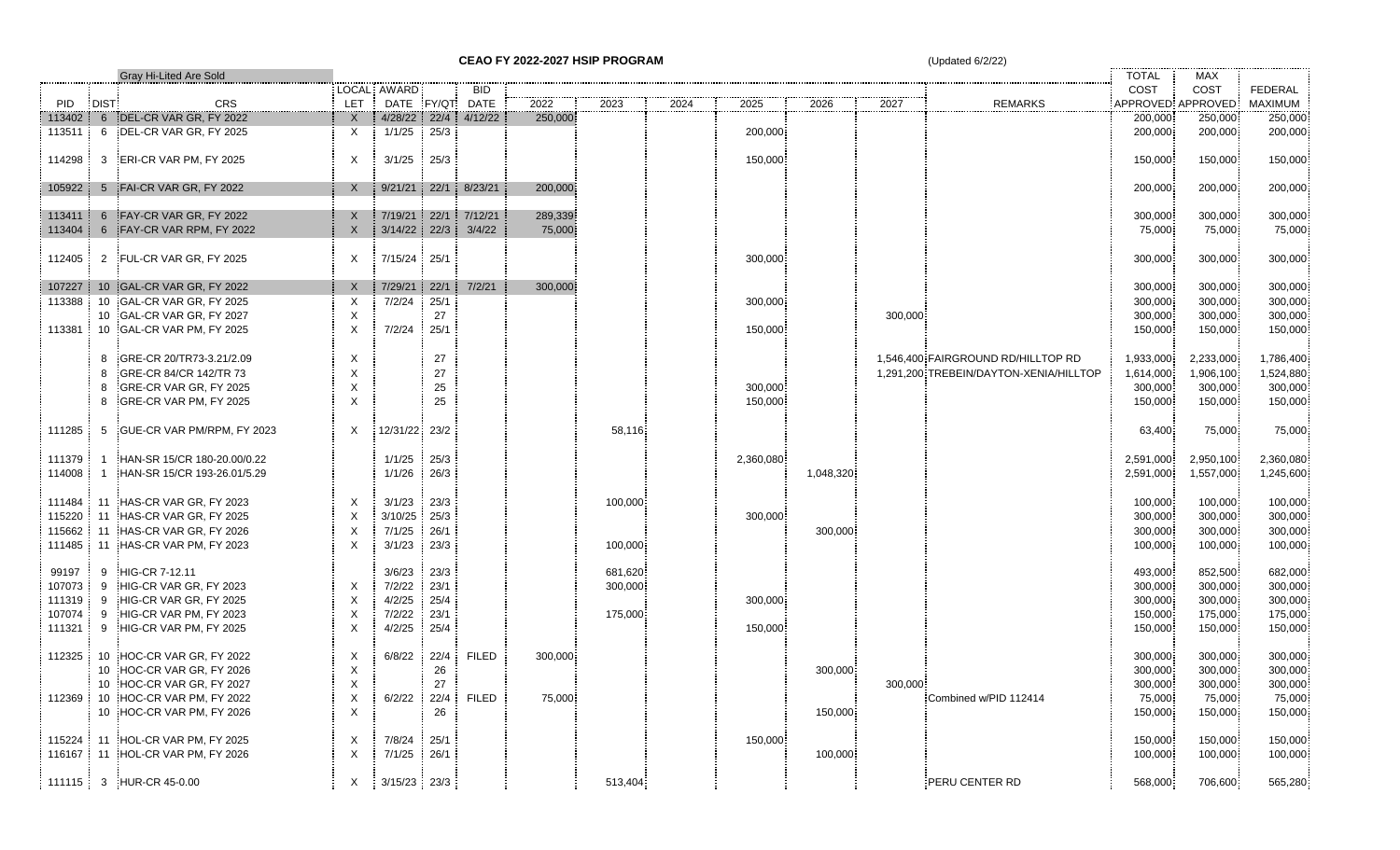|                  |                | Gray Hi-Lited Are Sold             |            |              |         |                      |         |         |           |           |           |         |                                    | TOTAL                | MAX                    |                      |
|------------------|----------------|------------------------------------|------------|--------------|---------|----------------------|---------|---------|-----------|-----------|-----------|---------|------------------------------------|----------------------|------------------------|----------------------|
|                  |                |                                    |            | LOCAL AWARD  |         | BID                  |         |         |           |           |           |         |                                    | COST                 | COST                   | <b>FEDERAL</b>       |
| PID              | DIST:          | <b>CRS</b>                         | <b>LET</b> | DATE FY/QT   |         | DATE                 | 2022    | 2023    | 2024      | 2025      | 2026      | 2027    | <b>REMARKS</b>                     |                      | APPROVED APPROVED:     | MAXIMUM              |
| 116003           | -3             | HUR-CR 51/CR 170-0.19/0.12         | X          | 3/15/24      | 24/3    |                      |         |         | 268,800   |           |           |         | <b>GREENWICH MILAN TOWNLINE RD</b> | 336,000              | 461,000                | 368,800              |
| 113804           | -3             | HUR-CR VAR PM, FY 2022             | X          | 5/20/22      | 22/4    | <b>FILED</b>         | 150,000 |         |           |           |           |         |                                    | 150,000              | 150,000                | 150,000              |
| 115864           | -3             | HUR-CR VAR PM, FY 2023             | $\times$   | 3/1/23       | 23/3    |                      |         | 150,000 |           |           |           |         |                                    | 150,000              | 150,000                | 150,000              |
| 115866           | -3             | HUR-CR VAR PM, FY 2025             | X          | 7/1/24       | 25/1    |                      |         |         |           | 100,000   |           |         |                                    | 100,000              | 100,000                | 100,000              |
|                  |                |                                    |            |              |         |                      |         |         |           |           |           |         |                                    |                      |                        |                      |
| 107075           | 9              | JAC-CR VAR PM, FY 2023             | $\times$   | 7/2/22       | 23/1    |                      |         | 150,000 |           |           |           |         |                                    | 150,000              | 150,000                | 150,000              |
| 114011           | -9             | JAC-CR VAR PM, FY 2026             |            | 4/1/26       | 26/4    |                      |         |         |           |           | 150,000   |         |                                    | 150,000              | 150,000                | 150,000              |
|                  |                |                                    |            |              |         |                      |         |         |           |           |           |         |                                    |                      |                        |                      |
|                  |                | 116177 11 JEF-CR VAR GR, FY 2027   | Χ          | 7/1/26       | $-27/1$ |                      |         |         |           |           |           | 300,000 |                                    | 300,000              | 300,000                | 300,000              |
|                  |                |                                    |            |              |         |                      |         |         |           |           |           |         |                                    |                      |                        |                      |
| 115809           | -5             | KNO-CR 14-11.13                    | Χ          | 7/1/26       | 27/1    |                      |         |         |           |           |           |         | 1,798,400 DANVILLE AMITY RD        | 2,248,000            | 2,572,800              | 2,058,240            |
| 107099           | -5             | KNO-CR VAR PM, FY 2023             | X          | 9/30/22      | 23/1    |                      |         | 100,000 |           |           |           |         |                                    | 100,000              | 100,000                | 100,000              |
| 111370           | -5             | KNO-CR VAR PM, FY 2025             | $\times$   | 3/31/25      | 25/3    |                      |         |         |           | 100,000   |           |         |                                    | 100,000              | 100,000                | 100,000              |
| 113992           | - 5            | KNO-CR VAR PM, FY 2026             | $\times$   | 3/31/26 26/3 |         |                      |         |         |           |           | 100,000   |         |                                    | 100,000              | 100,000                | 100,000              |
|                  |                |                                    |            |              |         |                      |         |         |           |           |           |         |                                    |                      |                        |                      |
| 105923:          | -5             | LIC-CR VAR GR, FY 2022             | $\times$   |              |         | 3/31/22 22/3 3/10/22 | 300,000 |         |           |           |           |         |                                    | 300,000              | 300,000                | 300,000              |
| 111297           | 5              | LIC-CR VAR GR, FY 2024             | Χ          | 3/29/24      | $-24/3$ |                      |         |         | 300,000   |           |           |         |                                    | 300,000              | 300,000                | 300,000              |
| 105924           |                | 5 LIC-CR VAR PM, FY 2022           | $\times$   | 3/31/22      |         | 22/3 3/10/22         | 150,000 |         |           |           |           |         |                                    | 150,000              | 150,000                | 150,000              |
|                  |                |                                    |            |              |         |                      |         |         |           |           |           |         |                                    |                      |                        |                      |
| 104834           |                | LOG-CR VAR PM, FY 2022             | $\times$   | 5/4/22       | 22/4    | 5/3/22               | 150,000 |         |           |           |           |         |                                    | 150,000              | 150,000                | 150,000              |
| 114411           | -7             | LOG-CR VAR PM, FY 2025             | Χ          | 7/1/24       | 25/1    |                      |         |         |           | 150,000   |           |         |                                    | 150,000              | 150,000                | 150,000              |
|                  |                |                                    |            |              |         |                      |         |         |           |           |           |         |                                    |                      |                        |                      |
| 114063           | 3              | LOR-CR 25-1.41                     | X          | 2/1/26       | 26/3    |                      |         |         |           |           | 492,800   |         | CHESTNUT RIDGE RD                  | 616,000              | 764,200                | 611,360              |
| 109944           | -3             | LOR-CR 32-0.00                     | $\times$   | 1/2/24       | 24/3    |                      |         |         | 1,298,400 |           |           |         | MIDDLE RIDGE ROAD                  | 1,623,000            | 1,916,450              | 1,533,160            |
|                  | З              | LOR-CR 50-1.98                     | X          |              | 27      |                      |         |         |           |           |           |         | 324,800 DURKEE RD                  | 406,000              | 531,000                | 424,800              |
|                  |                | LOR-CR 53-4.71                     | X          |              | 27      |                      |         |         |           |           |           |         | 853,600 WEST RIDGE RD              | 1,067,000            | 1,277,050              | 1,021,640            |
| 110434           | -3             | LOR-CR 60-5.05                     | X          | 3/6/23       | 23/3    |                      |         | 265,056 |           |           |           |         | COLUMBIA WEST RIVER RD             | 371,000              | 496,000                | 396,800              |
| 110763           | 3              | LOR-CR 121-0.00                    | $\times$   | 3/9/22       | 22/3    | 2/22/22              | 360,000 |         |           |           |           |         | <b>CAPEL RD</b>                    | 325,000              | 450,000                | 360,000              |
| 114057           | -3             | LOR-CR 204-3.04                    | X          | 12/15/24     | 25/2    |                      |         |         |           | 1,159,200 |           |         | <b>LAKE AVE</b>                    | 1,449,000            | 1,716,350              | 1,373,080            |
| 114067           | -3             | LOR-CR 231/CR 19/TR 1137           | X<br>X     | 1/1/26       | 26/3    |                      |         |         |           |           | 1,205,600 |         | OBERLIN-ELYRIA/LAGRANGE/WAND       | 1,507,000            | 1,783,050              | 1,426,440            |
| 110767           | -3             | LOR-CR VAR GR, FY 2023             |            | 3/5/23       | 23/3    |                      |         | 146,000 |           |           |           |         |                                    | 146,000              | 200,000                | 200,000              |
|                  | 2              | LUC-CR 5/TR 37-4.83                | X          | 3/22/23 23/3 |         |                      |         |         |           |           |           |         | SYLVANIA AVE/KILBURN RD            |                      |                        |                      |
| 111414<br>109794 | $\overline{2}$ | LUC-CR 8/TR 37-4.82                | $\times$   | 3/15/22      | 22/3    | 2/17/22              | 811,281 | 862,400 |           |           |           |         | BRINT RD/KILBURN RD                | 1,078,000<br>881,000 | 1,289,700<br>1,081,000 | 1,031,760<br>864,800 |
| 110345           | $\overline{2}$ | LUC-CR 8/CR 69-7.07                | X          | 2/21/23      | 23/3    |                      |         | 671,680 |           |           |           |         | BRINT RD/CENTENNIAL RD             | 898,000              | 1,098,000              | 878,400              |
|                  | 2              | LUC-CR 28/CR 65-6.02               | $\times$   |              | 26      |                      |         |         |           |           | 890,400   |         | <b>FRANKFORT RD/CRISSEY RD</b>     | 1,113,000            | 1,329,950              | 1,063,960            |
| 110346 :         | $\overline{2}$ | LUC-CR 30/CR 69-0.97               |            | 2/14/24      | 24/3    |                      |         |         | 728,000   |           |           |         | HILL AVE/CENTENNIAL RD             | 910,000              | 1,110,000              | 888,000              |
| 110362           | 2              | LUC-CR 84/CR 86                    | $\times$   | 2/15/24      | 24/3    |                      |         |         | 686,400   |           |           |         | <b>GARDEN RD/ALBON RD</b>          | 858,000              | 1,054,600              | 843,680              |
|                  |                | LUC-CR 95/CR 108-1.75              | $\times$   |              | 26      |                      |         |         |           |           | 918,400   |         | MONCLOVA RD/WILKINS RD             | 1,148,000            | 1,370,200              | 1,096,160            |
|                  |                | LUC-CR 109/CR 132-6.90             |            |              | 27      |                      |         |         |           |           |           |         | 788.000 PROV-NEA-SWANT/ARCH-WHITE  | 985,000              | 1,185,000              | 948,000              |
| 111415           | $\overline{2}$ | LUC-CR 1980/CR 173-12.97           | X          | 3/5/25       | 25/3    |                      |         |         |           | 918,400   |           |         | SUMMIT ST/SHORELAND AVE            | 1,148,000            | 1,370,200              | 1,096,160            |
|                  |                |                                    |            |              |         |                      |         |         |           |           |           |         |                                    |                      |                        |                      |
|                  |                | 116876 6 MAD-CR 7/CR 34/CR 30-9.85 | X          | 1/1/26 26/3  |         |                      |         |         |           |           | 1,112,800 |         | PLAIN CITY GEORGESVILLE/CEMETI     | 1,391,000            | 1,649,650              | 1,319,720            |
| 113412           |                | 6 MAD-CR VAR GR, FY 2022           | X          | 2/8/22       | 22/3    | 2/1/22               | 300,000 |         |           |           |           |         |                                    | 300,000              | 300,000                | 300,000              |
| 116111 6         |                | MAD-CR VAR GR, FY 2026             | X          | 8/29/25 26/1 |         |                      |         |         |           |           | 300,000   |         |                                    | 300,000              | 300,000                | 300,000              |
|                  | 6              | MAD-CR VAR RPM, FY 2026            | $\times$   |              | 26      |                      |         |         |           |           | 75,000    |         |                                    | 75,000               | 75,000                 | 75,000               |
|                  |                |                                    |            |              |         |                      |         |         |           |           |           |         |                                    |                      |                        |                      |
|                  |                | MAH-CR VAR GR, FY 2025             | Χ          |              | 25      |                      |         |         |           | 100,000   |           |         |                                    | 100,000              | 100,000                | 100,000              |
|                  |                |                                    |            |              |         |                      |         |         |           |           |           |         |                                    |                      |                        |                      |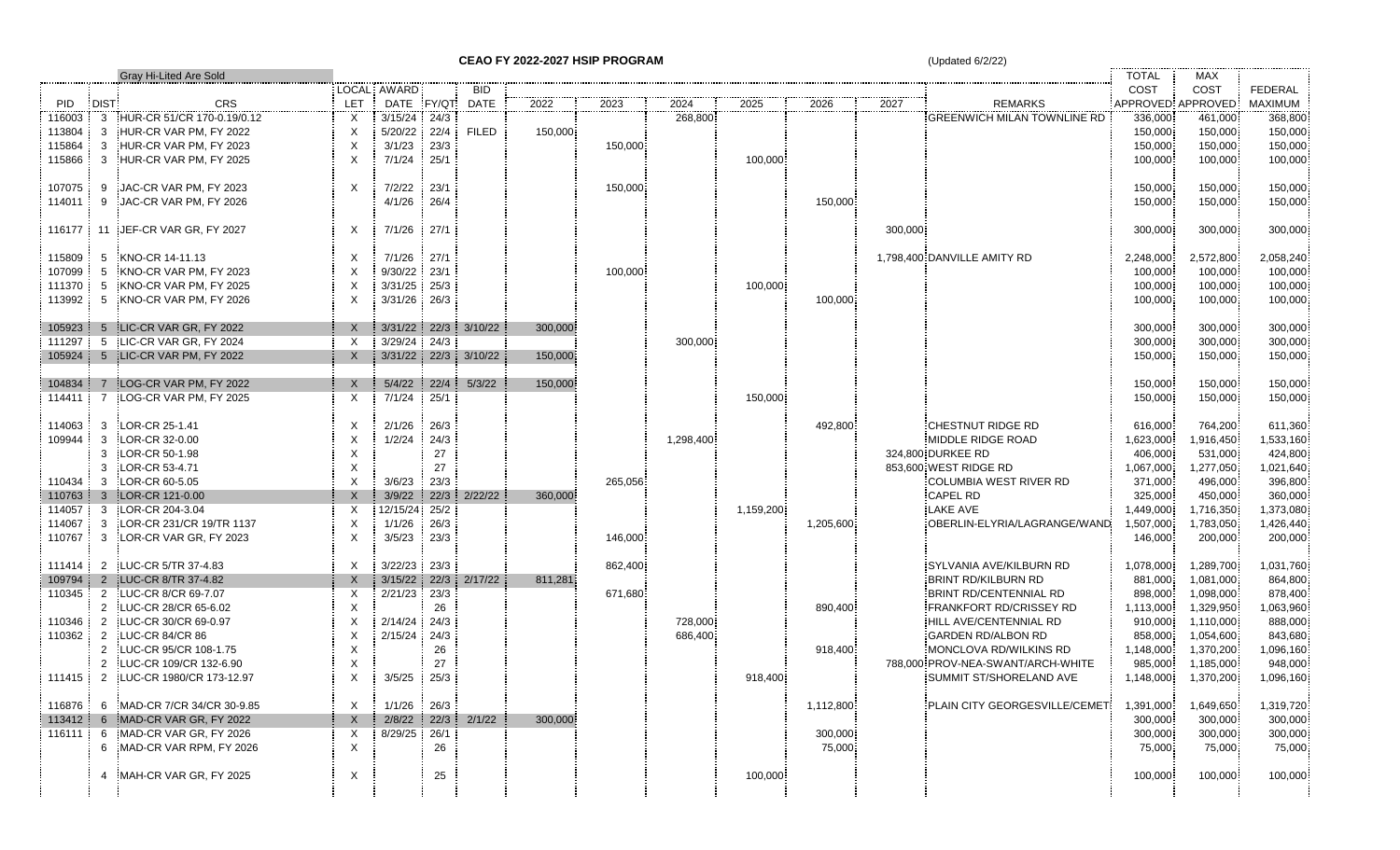|          |                 | Gray Hi-Lited Are Sold           |          |               |      |               |         |         |         | <b>TOTAL</b> | <b>MAX</b> |         |                                  |                    |                    |                |
|----------|-----------------|----------------------------------|----------|---------------|------|---------------|---------|---------|---------|--------------|------------|---------|----------------------------------|--------------------|--------------------|----------------|
|          |                 |                                  |          | LOCAL AWARD   |      | <b>BID</b>    |         |         |         |              |            |         |                                  | COST               | COST               | <b>FEDERAL</b> |
| PID      | <b>DIST</b>     | CRS                              | LET      | DATE FY/QT    |      | DATE          | 2022    | 2023    | 2024    | 2025         | 2026       | 2027    | <b>REMARKS</b>                   |                    | APPROVED APPROVED  | <b>MAXIMUM</b> |
| 109927   | $\overline{3}$  | MED-CR VAR PM, FY 2022           | $\times$ | 4/12/22       | 22/4 | 3/31/22       | 100,000 |         |         |              |            |         |                                  | 100,000            | 100,000            | 100,000        |
| 102896   | -3              | MED-CR VAR PM, FY 2023           | X        | 5/25/23       | 23/4 |               |         | 150,000 |         |              |            |         |                                  | 150,000            | 150,000            | 150,000        |
| 111234   | -3              | MED-CR VAR PM, FY 2024           | X        | 3/26/24       | 24/3 |               |         |         | 150,000 |              |            |         |                                  | 150,000            | 150,000            | 150,000        |
|          | 3               | MED-CR VAR PM, FY 2025           | X        |               | 25   |               |         |         |         | 100,000      |            |         |                                  | 100,000            | 100,000            | 100,000        |
|          |                 |                                  |          |               |      |               |         |         |         |              |            |         |                                  |                    |                    |                |
| 107431   | -7              | MER-CR 10-7.263                  | X        | 7/27/22       | 23/1 |               |         | 440,800 |         |              |            |         | <b>WATKINS RD</b>                | 426,000            | 551,000            | 440,800        |
| 109306   | -7              | MER-CR 70-0.00                   | X        | 10/15/23      | 24/2 |               |         |         | 552,800 |              |            |         | PHILOTHEA RD                     | 691,000            | 854,200            | 683,360        |
| 105603:  | -7              | MER-CR VAR PM, FY 2022           | X        | 3/25/22       | 22/3 | <b>FILED</b>  | 150,000 |         |         |              |            |         |                                  | 150,000            | 150,000            | 150,000        |
| 114083   | 7               | MER-CR VAR PM, FY 2025           |          | 7/1/24        | 25/1 |               |         |         |         | 100,000      |            |         |                                  | 100,000            | 100,000            | 100,000        |
|          |                 |                                  |          |               |      |               |         |         |         |              |            |         |                                  |                    |                    |                |
|          |                 | 109245 10 MOE-CR VAR GR, FY 2023 |          | 11/28/22 23/2 |      |               |         | 300,000 |         |              |            |         |                                  | 300,000            | 300,000            | 300,000        |
|          |                 |                                  |          |               |      |               |         |         |         |              |            |         |                                  |                    |                    |                |
|          |                 | 116948 10 MRG-CR VAR GR, FY 2025 |          | 7/1/24        | 25/1 |               |         |         |         | 200,000      |            |         |                                  | 200,000            | 200,000            | 200,000        |
|          |                 |                                  |          |               |      |               |         |         |         |              |            |         |                                  |                    |                    |                |
| 115810   |                 | 5 MUS-CR 144/CR 35-1.29/5.43     | $\times$ | 1/1/25        | 25/3 |               |         |         |         | 244,024      |            |         | <b>DILLON FALLS RD/PINECREST</b> | 305,000            | 430,000            | 344,000        |
| 105928   | 5 <sup>5</sup>  | MUS-CR VAR GR, FY 2022           | X        | 8/30/21       | 22/1 | 8/23/21       | 300,000 |         |         |              |            |         |                                  | 300,000            | 300,000            | 300,000        |
| 111299   | -5              | MUS-CR VAR GR, FY 2024           | X        | 3/29/24       | 24/3 |               |         |         | 300,000 |              |            |         |                                  | 300,000            | 300,000            | 300,000        |
| 111367   | -5              | MUS-CR VAR GR, FY 2025           | Х        | 3/31/25       | 25/3 |               |         |         |         | 300,000      |            |         |                                  | 300,000            | 300,000:           | 300,000        |
| 115812   | 5               | MUS-CR VAR GR, FY 2027           | X        | 7/1/26        | 27/1 |               |         |         |         |              |            | 300,000 |                                  | 300,000            | 300,000            | 300,000        |
| 105931   | $5\overline{)}$ | MUS-CR VAR PM, FY 2022           |          | 8/30/21       | 22/1 | 8/23/21       | 150,000 |         |         |              |            |         |                                  | 150,000            | 150,000            | 150,000        |
| 111300   | 5               | MUS-CR VAR PM, FY 2024           | X        | 3/29/24       | 24/3 |               |         |         | 150,000 |              |            |         |                                  | 150,000            | 150,000            | 150,000        |
| 111369:  | -5              | MUS-CR VAR PM, FY 2025           | X        | 3/31/25       | 25/3 |               |         |         |         | 150,000      |            |         |                                  | 150,000            | 150,000            | 150,000        |
|          |                 |                                  |          |               |      |               |         |         |         |              |            |         |                                  |                    |                    |                |
| 105947   | 5               | PER-CR VAR GR, FY 2022           |          | 12/23/21      |      | 22/2 12/26/21 | 225,374 |         |         |              |            |         |                                  | 200,000            | 253,000            | 253,000        |
| 105948 : | 5               | PER-CR VAR PM, FY 2022           |          | 12/31/21      |      | 22/2 12/26/21 | 200,000 |         |         |              |            |         |                                  | 150,000            | 200,000            | 200,000        |
| 107411   | 6               | PIC-CR VAR GR. FY 2023           |          | 6/1/23        | 23/4 |               |         |         |         |              |            |         |                                  |                    |                    | 300,000        |
| 109689   | -6              | PIC-CR VAR GR, FY 2024           | X<br>Х   | 1/1/24        | 24/3 |               |         | 300,000 | 300,000 |              |            |         |                                  | 300,000<br>300,000 | 300,000<br>300,000 | 300,000        |
| 113549   | 6               | PIC-CR VAR GR, FY 2025           | X        | 7/3/24        | 25/1 |               |         |         |         | 300,000      |            |         |                                  | 300,000            | 300,000            | 300,000        |
| 107746   | 6               | PIC-CR VAR PM, FY 2023           | X        | 6/1/23        | 23/4 |               |         | 150,000 |         |              |            |         |                                  | 150,000            | 150,000            | 150,000        |
| 113551   | 6               | PIC-CR VAR PM, FY 2025           | X        | 7/3/24        | 25/1 |               |         |         |         | 150,000      |            |         |                                  | 150,000            | 150,000            | 150,000        |
|          |                 |                                  |          |               |      |               |         |         |         |              |            |         |                                  |                    |                    |                |
| 99204    |                 | 9 PIK-CR 66-4.36                 |          | 3/22/21       |      | 21/3 3/11/21  | 86,893  |         |         |              |            |         |                                  | 4,461,000          | 4,461,250          | 4,461,250      |
|          |                 |                                  |          |               |      |               |         |         |         |              |            |         |                                  |                    |                    |                |
| 112261   |                 | 4 POR-CR VAR PM, FY 2021         | X        | 7/1/21        | 21/4 | 6/23/21       | 146,913 |         |         |              |            |         |                                  | 150,000            | 150,000            | 150,000        |
|          |                 |                                  |          |               |      |               |         |         |         |              |            |         |                                  |                    |                    |                |
|          | 8               | PRE-CR VAR GR, FY 2027           | Χ        |               | 27   |               |         |         |         |              |            | 300,000 |                                  | 300,000            | 300,000            | 300,000        |
| 108003   | -8              | PRE-CR VAR PM, FY 2023           | X        | 8/1/22        | 23/1 |               |         | 50,000  |         |              |            |         |                                  | 25,000             | 50,000             | 50,000         |
|          |                 |                                  |          |               |      |               |         |         |         |              |            |         |                                  |                    |                    |                |
| 104744   | -1              | PUT-CR VAR PM, FY 2022           | X        | 7/13/21       | 22/1 | 7/1/21        | 100,000 |         |         |              |            |         |                                  | 100,000            | 100,000            | 100,000        |
|          |                 |                                  |          |               |      |               |         |         |         |              |            |         |                                  |                    |                    |                |
| 115867   | 3               | RIC-CR VAR GR, FY 2024           | X        | 8/15/23 24/1  |      |               |         |         | 100,000 |              |            |         |                                  | 100,000            | 100,000            | 100,000        |
|          |                 |                                  |          |               |      |               |         |         |         |              |            |         |                                  |                    |                    |                |
| 111322   | 9               | ROS-CR VAR GR. FY 2025           |          | 10/1/24       | 25/2 |               |         |         |         | 300,000      |            |         |                                  | 300,000            | 300,000            | 300,000        |
| 114013   | 9               | ROS-CR VAR GR. FY 2026           |          | 10/1/25       | 26/2 |               |         |         |         |              | 300,000    |         |                                  | 300,000            | 300,000            | 300,000        |
| 115817   | 9               | ROS-CR VAR GR, FY 2027           |          | 7/1/26        | 27/1 |               |         |         |         |              |            | 300,000 |                                  | 300,000            | 300,000            | 300,000        |
| 104686 : | 9               | ROS-CR VAR PM, FY 2022           |          | 7/9/21        | 22/1 | 7/1/21        | 115,225 |         |         |              |            |         |                                  | 150,000            | 150,000            | 150,000        |
| 114012   | 9               | ROS-CR VAR PM, FY 2026           |          | 4/1/26        | 26/4 |               |         |         |         |              | 150,000    |         |                                  | 150,000            | 150,000            | 150,000        |
|          |                 |                                  |          |               |      |               |         |         |         |              |            |         |                                  |                    |                    |                |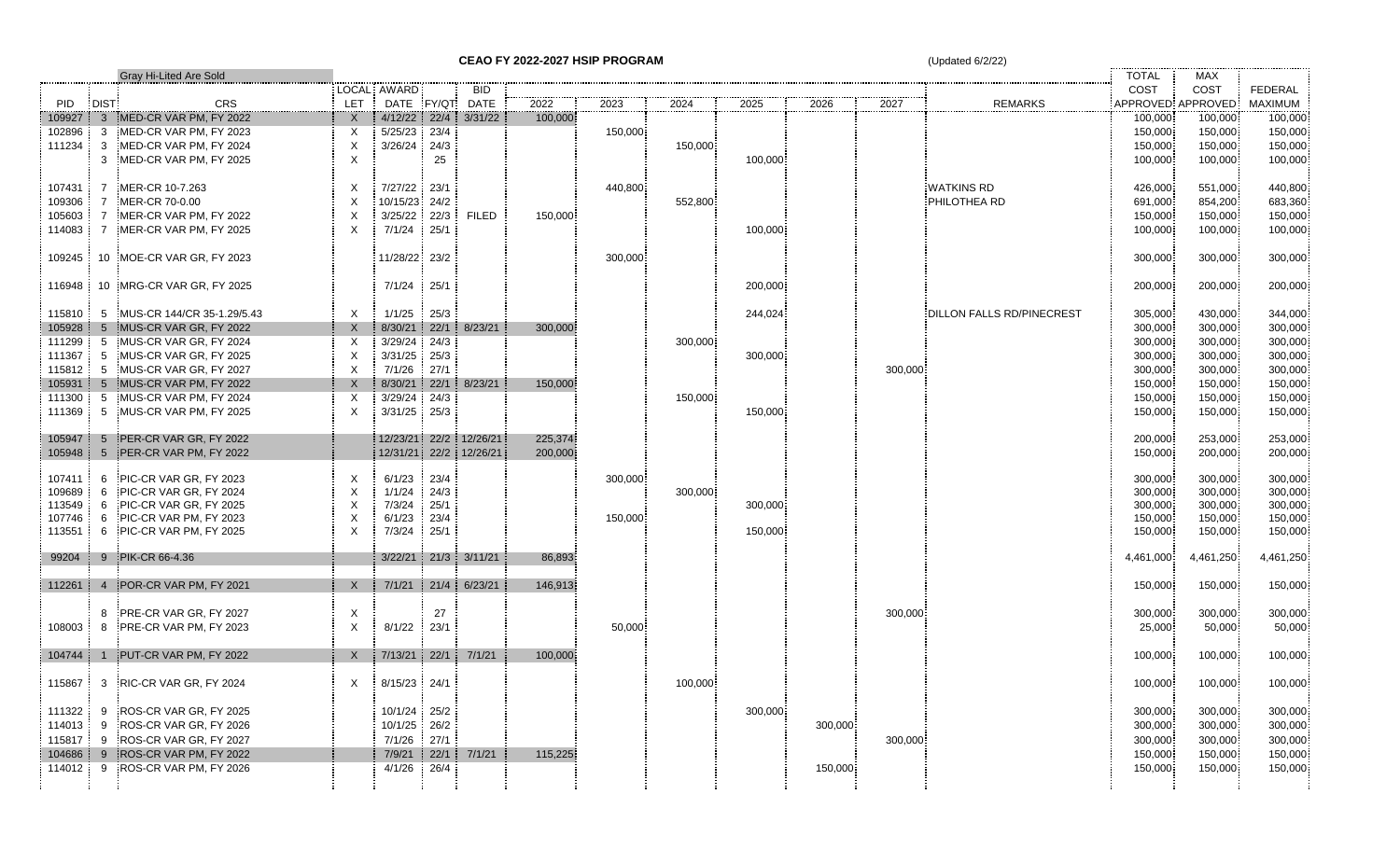|            |                | <b>Gray Hi-Lited Are Sold</b>      |              |                         |                  |                      |           |           |           |         |         |         |                                | <b>TOTAL</b> | MAX               |                |
|------------|----------------|------------------------------------|--------------|-------------------------|------------------|----------------------|-----------|-----------|-----------|---------|---------|---------|--------------------------------|--------------|-------------------|----------------|
|            |                |                                    |              | LOCAL AWARD             |                  | <b>BID</b>           |           |           |           |         |         |         |                                | COST         | COST              | <b>FEDERAL</b> |
| <b>PID</b> | DIST:          | <b>CRS</b>                         | LET          | DATE                    |                  | FY/QT DATE           | 2022      | 2023      | 2024      | 2025    | 2026    | 2027    | <b>REMARKS</b>                 |              | APPROVED APPROVED | <b>MAXIMUM</b> |
| 115819     |                | 9 SCI-CR 49-0.09                   | $\times$     | 7/1/26                  | 27/1             |                      |           |           |           |         |         |         | 500,800 CAREYS RUN RD          | 626,000      | 776,200           | 620,960        |
| 104687     |                | 9 SCI-CR 253-0.00                  | $\mathsf{X}$ | $3/10/22$ 22/3          |                  | 3/3/22               | 741,523   |           |           |         |         |         | <b>HAMMERSTEIN RD</b>          | 1,971,000    | 2,271,000         | 1,816,800      |
| 115821     |                | 9 SCI-CR 377-0.70                  | X            | 7/1/26                  | 27/1             |                      |           |           |           |         |         |         | 447.200 ROSEMONT-SELBY RD      | 559,000      | 695,800           | 556,640        |
|            |                |                                    |              |                         |                  |                      |           |           |           |         |         |         |                                |              |                   |                |
| 112406     |                | 2 SEN-CR 34-1.00                   | X            | 5/1/24                  | 24/4             |                      |           |           | 880,800   |         |         |         |                                | 1,101,000    | 1,316,150         | 1,052,920      |
| 112555     | 2              | SEN-CR 38-9.06                     | X            | 5/1/24                  | 24/4             |                      |           |           | 431,200   |         |         |         |                                | 539,000      | 671,800           | 537,440        |
| 116727     | $\overline{2}$ | SEN-CR VAR GR, FY 2026             | X            | 8/1/25                  | 26/1             |                      |           |           |           |         | 200,000 |         |                                | 200,000      | 200,000           | 200,000        |
|            |                | 2 SEN-CR VAR GR, FY 2027           | X            |                         | 27               |                      |           |           |           |         |         | 200,000 |                                | 200,000      | 200,000           | 200,000        |
|            |                |                                    |              |                         |                  |                      |           |           |           |         |         |         |                                |              |                   |                |
| 108960     |                | 4 STA-CR 224-5.25 R/W              |              |                         |                  |                      | 417,600   |           |           |         |         |         |                                |              |                   |                |
| 108960     | 4              | STA-CR 224-5.25                    | X            | 6/15/23 23/4            |                  |                      |           | 2,359,783 |           |         |         |         | <b>STRIP AVE</b>               | 3,130,000    | 3,543,000         | 2,834,400      |
| 103288     |                | STA-CR 230/CR 216 & CR 216/TR 217  | $\mathsf{X}$ | 4/6/22                  |                  | 22/4 3/25/22         | 1,700,000 |           |           |         |         |         | SHUFFEL ST/PITTSBURG AVE/ORIOI | 4,637,000    | 2,125,000         | 1,700,000      |
| 111050     | 4              | STA-CR 231/TR 227                  | $\times$     | 3/30/24 24/3            |                  |                      |           |           | 1,372,800 |         |         |         | STRAUSSER ST/LAKE O SPRINGS AT | 1,716,000    | 2,016,000         | 1,612,800      |
|            |                | STA-CR VAR GR, FY 2025             | X            |                         | 25               |                      |           |           |           | 200,000 |         |         |                                | 200,000      | 200,000           | 200,000        |
| $111051$ 4 |                | STA-CR VAR PM, FY 2022             | X            | 9/15/21                 | $\frac{1}{22/1}$ | 8/27/21              | 150,000   |           |           |         |         |         |                                | 150,000      | 150,000           | 150,000        |
|            |                | STA-CR VAR PM, FY 2025             | Χ            |                         | 25               |                      |           |           |           | 150,000 |         |         |                                | 150,000      | 150,000           | 150,000        |
|            |                |                                    |              |                         |                  |                      |           |           |           |         |         |         |                                |              |                   |                |
| 113504     |                | 4 SUM-CR VAR GR, FY 2022           | $\times$     | 9/22/21                 |                  | 22/1 9/10/21         | 300,000   |           |           |         |         |         |                                | 300,000      | 300,000:          | 300,000        |
|            |                |                                    |              |                         |                  |                      |           |           |           |         |         |         |                                |              |                   |                |
|            |                | 114768 4 TRU-CR VAR GR, FY 2025    | $\times$     | 5/1/25                  | 25/4             |                      |           |           |           | 300,000 |         |         |                                | 300,000      | 300,000           | 300,000        |
|            |                |                                    |              |                         |                  |                      |           |           |           |         |         |         |                                |              |                   |                |
|            |                | 111634 11 TUS-CR 82/TR 378/CR 80   | X            | 12/1/22 23/2            |                  |                      |           | 581,290   |           |         |         |         | DOVER ZOAR/FROMAN HILL/SCHNE   | 1,082,000    | 739,150           | 591,320        |
|            |                | 111588 11 TUS-CR VAR GR, FY 2022   | $\mathsf{X}$ |                         |                  | 2/23/22 22/3 2/16/22 | 400,000   |           |           |         |         |         |                                | 300,000      | 400,000           | 400,000        |
|            |                | 111598 11 TUS-CR VAR GR, FY 2023   | Χ            | 3/1/23                  | 23/3             |                      |           | 300,000   |           |         |         |         |                                | 300,000      | 300,000           | 300,000        |
|            |                | 111646 11 TUS-CR VAR GR, FY 2024   | X            | 3/1/24                  | 24/3             |                      |           |           | 300,000   |         |         |         |                                | 300,000      | 300,000           | 300,000        |
| 115227     |                | 11 TUS-CR VAR GR, FY 2025          | Х            | 3/10/25 25/3            |                  |                      |           |           |           | 300,000 |         |         |                                | 300,000      | 300,000           | 300,000:       |
| 116168     |                | 11 TUS-CR VAR GR, FY 2026          | Х            | 7/1/25                  | 26/1             |                      |           |           |           |         | 300,000 |         |                                | 300,000      | 300,000           | 300,000        |
|            |                | 115243 11 TUS-CR VAR PM, FY 2024   | Χ            | 7/10/23 24/1            |                  |                      |           |           | 150,000   |         |         |         |                                | 150,000      | 150,000           | 150,000        |
| 115228     |                | 11 TUS-CR VAR PM, FY 2025          | X            | 7/8/24                  | 25/1             |                      |           |           |           | 150,000 |         |         |                                | 150,000      | 150,000           | 150,000        |
|            |                | 116171 11 TUS-CR VAR PM, FY 2026   | X            | 7/1/25                  | 26/1             |                      |           |           |           |         | 150,000 |         |                                | 150,000      | 150,000           | 150,000        |
|            |                |                                    |              |                         |                  |                      |           |           |           |         |         |         |                                |              |                   |                |
|            |                | 10 VIN-CR VAR GR, FY 2024, Phase 1 |              |                         | 24               |                      |           |           | 300,000   |         |         |         |                                | 300,000      | 300,000           | 300,000        |
|            |                | 10 VIN-CR VAR GR, FY 2024, Phase 2 |              |                         | 24               |                      |           |           | 300,000   |         |         |         |                                | 300,000      | 300,000           | 300,000        |
|            |                |                                    |              |                         |                  |                      |           |           |           |         |         |         |                                |              |                   |                |
| 114003     |                | 8 WAR-CR VAR GR, FY 2026           | X            | 12/10/25 26/2           |                  |                      |           |           |           |         | 300,000 |         |                                | 300,000      | 300,000           | 300,000        |
|            |                |                                    |              |                         |                  |                      |           |           |           |         |         |         |                                |              |                   |                |
| 109302     |                | 3 WAY-CR VAR GR, FY 2024           | Х            | 1/1/24                  | 24/3             |                      |           |           | 100,000   |         |         |         |                                | 100,000      | 100,000           | 100,000        |
| 114069     | 3              | WAY-CR VAR GR, FY 2026             | $\times$     | 1/1/26                  | 26/3             |                      |           |           |           |         | 100,000 |         |                                | 100,000      | 100,000:          | 100,000        |
| 109303     | 3              | WAY-CR VAR RPM, FY 2024            | Χ            | 1/1/24                  | 24/3             |                      |           |           | 25,000    |         |         |         |                                | 25,000       | 25,000            | 25,000         |
| 114073     | 3              | WAY-CR VAR RPM, FY 2026            | X            | 1/1/26                  | 26/3             |                      |           |           |           |         | 25,000  |         |                                | 25,000       | 25,000            | 25,000         |
|            |                |                                    |              |                         |                  |                      |           |           |           |         |         |         |                                |              |                   |                |
|            |                | 110334 2 WOO-CR VAR GR, FY 2022    | X            |                         |                  | 6/21/21 22/1 5/17/21 | 100,000   |           |           |         |         |         |                                | 100,000      | 100,000           | 100,000        |
|            |                | 110335 2 WOO-CR VAR PM, FY 2022    | $\mathsf{X}$ | $1/13/22$ 22/3 $1/7/22$ |                  |                      | 50,000    |           |           |         |         |         |                                | 50,000       | 50,000            | 50,000         |
|            |                |                                    |              |                         |                  |                      |           |           |           |         |         |         |                                |              |                   |                |
|            |                | 113858 7 CHP - 2021 SIGN UPGRADE   |              |                         |                  |                      | 9,547     |           |           |         |         |         |                                |              |                   |                |
|            |                |                                    |              |                         |                  |                      | 7,264     |           |           |         |         |         |                                |              |                   |                |
|            |                | 113867 7 LOG - 2021 SIGN UPGRADE   |              |                         |                  |                      | 24,000    |           |           |         |         |         |                                |              |                   |                |
|            |                | 113870 10 NOB - 2021 SIGN UPGRADE  |              |                         |                  |                      | 32,000    |           |           |         |         |         |                                |              |                   |                |
|            |                |                                    |              |                         |                  |                      |           |           |           |         |         |         |                                |              |                   |                |